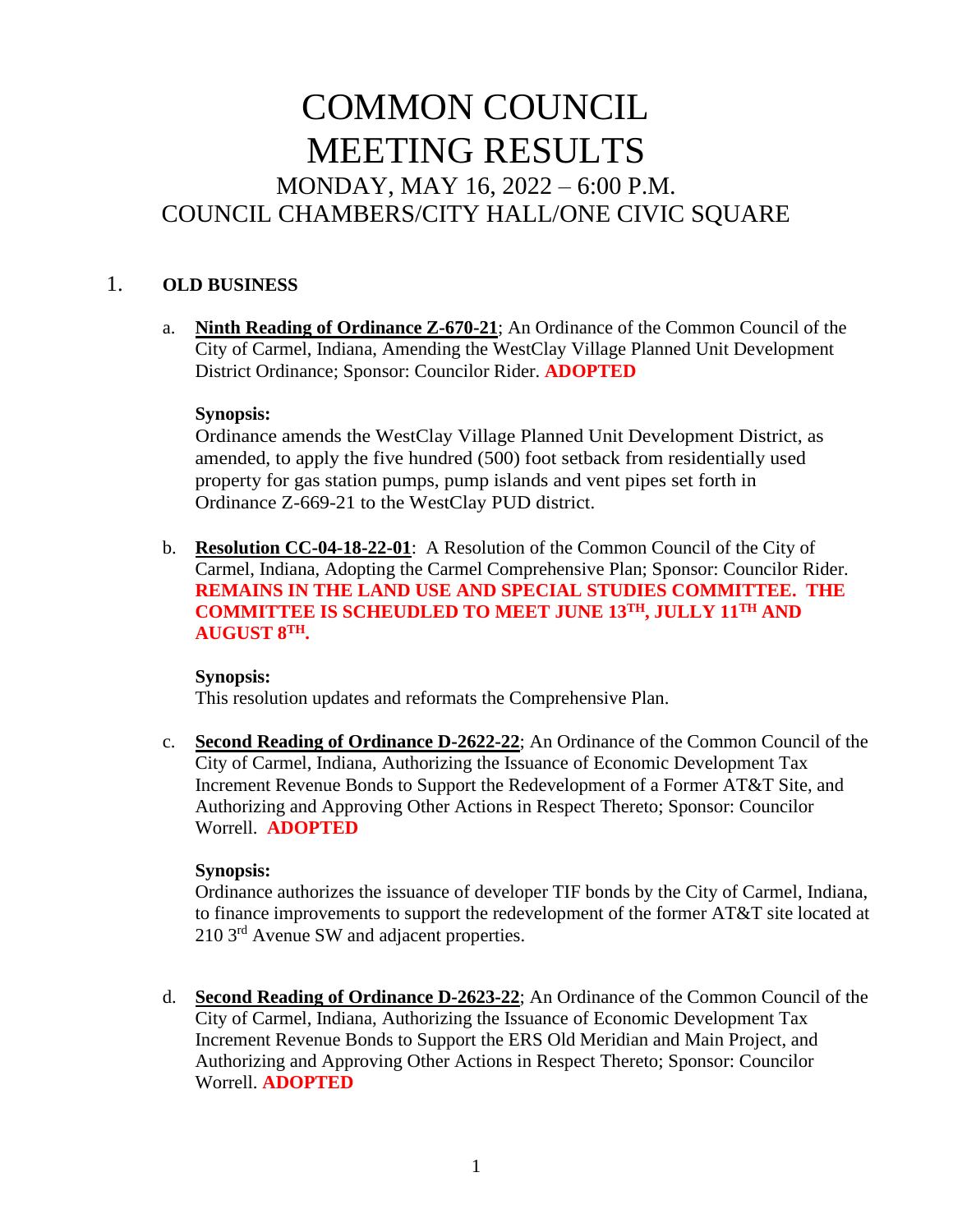#### **Synopsis:**

Ordinance authorizes the issuance of developer TIF bonds by the City of Carmel, Indiana, to finance improvements to support the development of the ERS Old Meridian and Main Project.

e. **Second Reading of Ordinance D-2624-22**; An Ordinance of the Common Council of the City of Carmel, Indiana, Authorizing the Issuance of Economic Development Tax Increment Revenue Bonds to Support the Concourse Project, and Authorizing and Approving Other Actions in Respect Thereto; Sponsor: Councilor Worrell. **ADOPTED**

#### **Synopsis:**

Ordinance authorizes the issuance of developer TIF bonds by the City of Carmel, Indiana, to finance improvements to support the development of the Concourse Project.

f. **Second Reading of Ordinance D-2625-22**; An Ordinance of the Common Council of the City of Carmel, Indiana, Authorizing the Issuance of Economic Development Tax Increment Revenue Bonds to Support the Old Meridian Apartments Project, and Authorizing and Approving Other Actions in Respect Thereto; Sponsor: Councilor Worrell. **ADOPTED**

#### **Synopsis:**

Ordinance authorizes the issuance of developer TIF bonds by the City of Carmel, Indiana, to finance improvements to support the development of the Old Meridian Apartments Project.

g. **Resolution CC-04-18-22-07**: A Resolution of the Common Council of the City of Carmel, Indiana, Approving Certain Matters in Connection with the Old Meridian Economic Development Area (Old Meridian Apartments Allocation Area); Sponsor: Councilor Worrell. **ADOPTED**

#### **Synopsis:**

Resolution approves (1) a resolution of the Carmel Redevelopment Commission creating a new Old Meridian Apartments Allocation Area within the Old Meridian Economic Development Area, including an economic development plan supplement, and (2) a related Carmel Plan Commission resolution.

#### 2. **PUBLIC HEARINGS**

## 3. **NEW BUSINESS**

a. **First Reading of Ordinance D-2627-22**; An Ordinance of the Common Council of the City of Carmel, Indiana, Amending Chapter 8, Article 3, Sections 8-20; Sponsor: Councilor Finkam. **ADOPTED**

#### **Synopsis:**

Ordinance establishes a speed limit of twenty-five m.p.h. on Brauer Lane and Smallstig Circle.